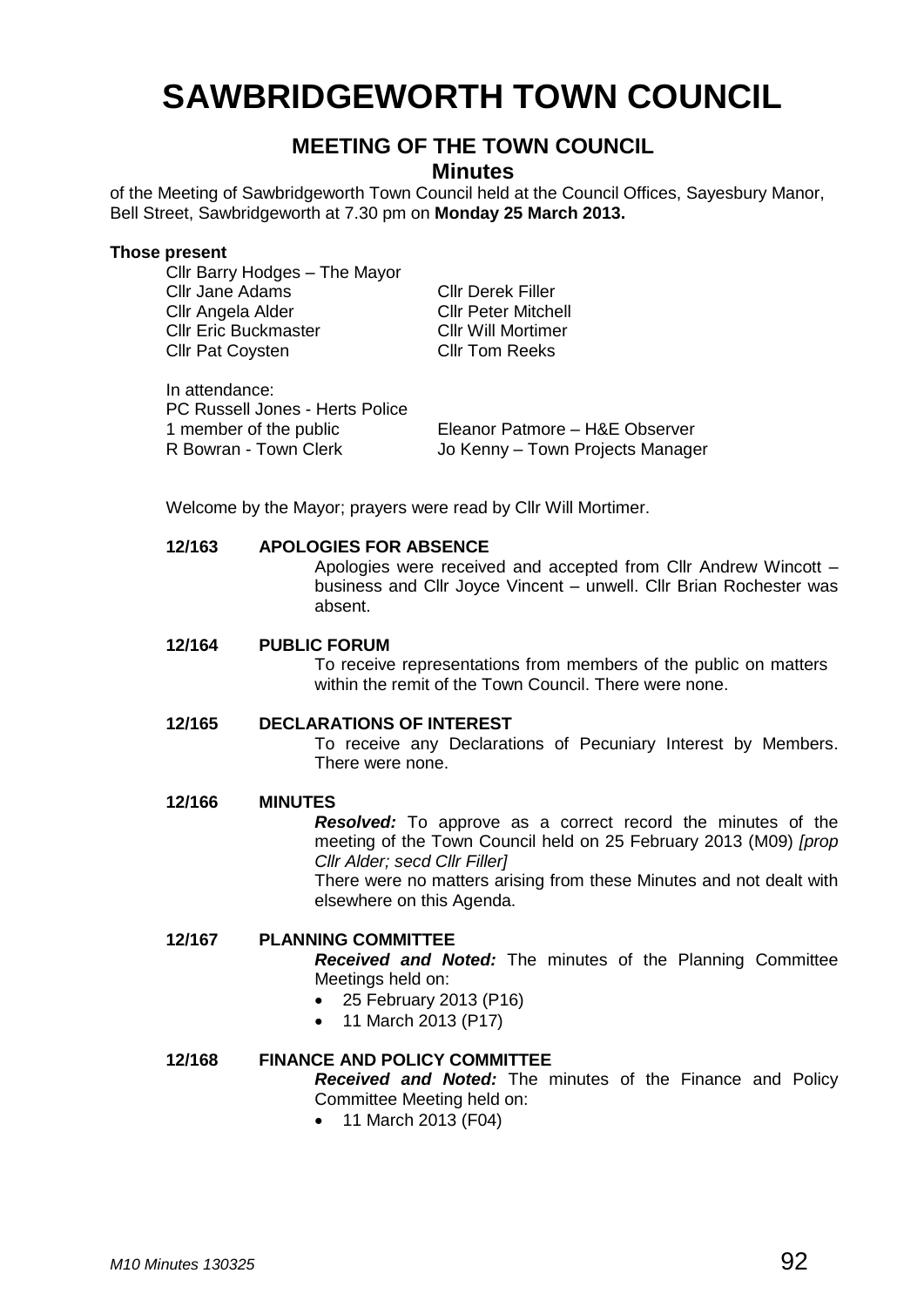### **12/169 MAYOR'S CORRESPONDENCE/COMMUNICATIONS**

To receive Mayor's appointments and communications

- 04 Feb : Sports Assn Meeting
- 08 Feb : Essex Wing ATC presentation evening
- 18 Feb : Presentation of Rotary bench at West Road play area.
- 22 Feb : Hailey Volunteers lunch
- 26 Feb : May Fayre briefing by police.

### **12/170 REPRESENTATIVES REPORTS**

To receive representatives reports from:

## o **County Councillor Roger Beeching** reported:

- $\circ$  Being in purdah running up to elections in May
- o The scale of Herts CC operations
- o What the County Council does
- o The size of the county budget
- o The freezing of council tax
- o Gritters deployed on 77 occasions & still some salt stocks.
- o **District Councillor Eric Buckmaster** reported:
	- o EHDC had spent £30k on exercise equipment at **Leventhorpe**
	- o Together with Cllr Beeching sat on Health and Wellbeing panel
	- o Sat on CCG clinical commissioning group
	- o Involved with emergency planning with Jim Farrier of Hertfordshire Resilience
	- o Refreshing the Town Action Plan in an extra F&P committee meeting.

# o **District Councillor Will Mortimer**:

o Had no comments to make relating to town council business

# o **Hertfordshire Police PC Russell Jones** reported:

- o Resources were being made available for the evening of May Fayre
- o Community speed watch now in the PCCC hands
- o Operation Agrarian had 20 incidents from vehicle stops
- o One arrest made for the supply of cannabis
- o 52 vehicles stopped at the Spellbrook speeding clinic
- o One serious breach of an ASBO and a 22 month custodial sentence awarded
- o Reorganisation of the neighbourhood team
- o Requested funding for a trailer would mean about two visits a week to Sawbridgeworth and a quicker deployment of resources.

# o **Other Representatives**

- o **Cllr Angela Alder** reported a play scheme at Bullfields for 5 – 12 year olds would commence on 02 April and last for nine days.
- o **Cllr Angela Alder** reported that the Locality Patient Participants Group could report as part of the Health and Wellbeing group.